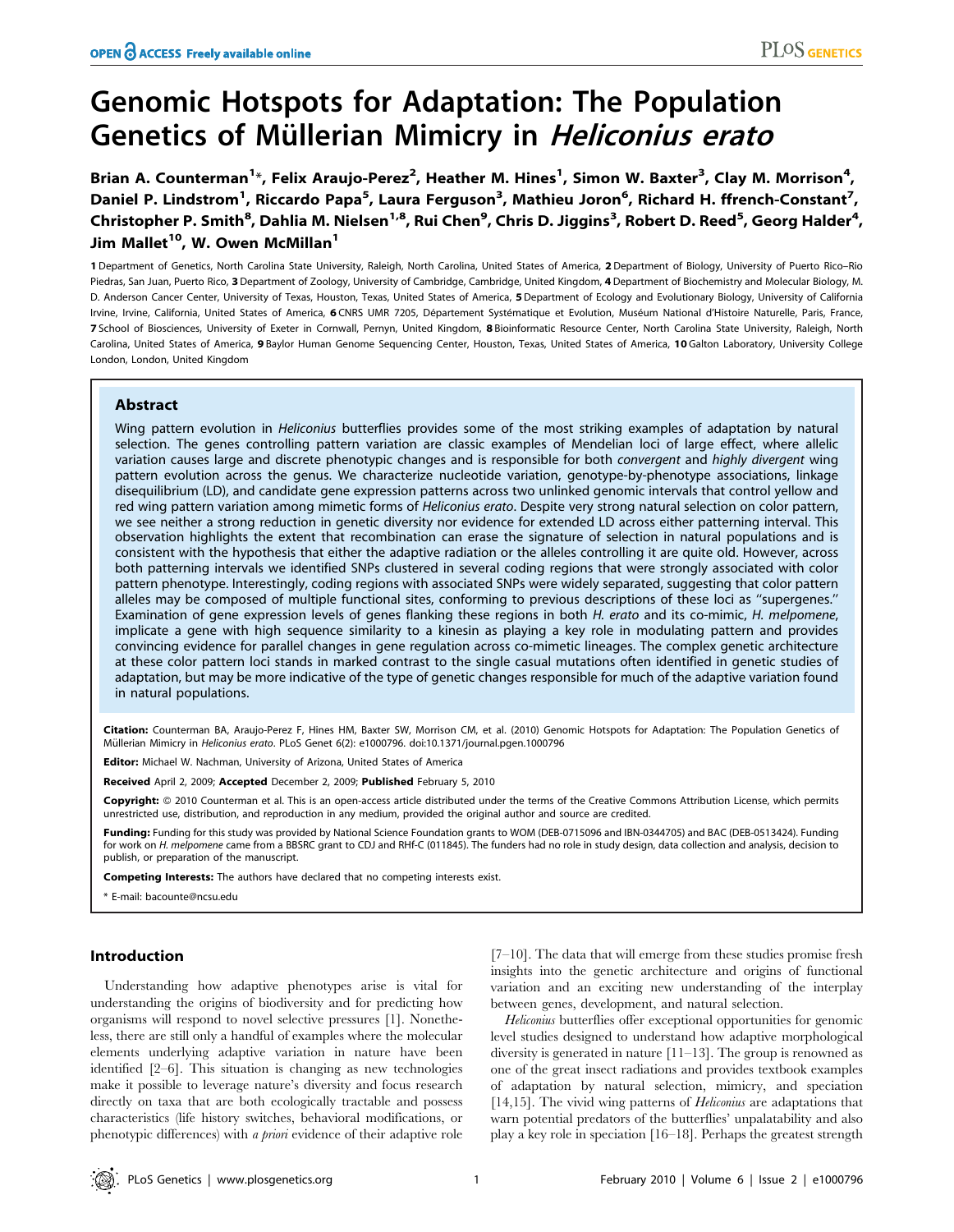#### Author Summary

Identifying the genetic changes responsible for beneficial variation is essential for understanding how organisms adapt. Here, we use a combination of mapping, population genetic analysis, and gene expression studies to identify the genomic regions responsible for phenotypic evolution in the Neotropical butterfly Heliconius erato. H. erato, together with its co-mimic H. melpomene, have undergone parallel and concordant radiations in their warningly colored wing patterns across Central and South America. The ''genes'' underlying the H. erato color pattern radiation are classic examples of Mendelian loci of large effect and are under strong natural selection. Nonetheless, we do not see a clear molecular signal of recent natural selection, suggesting that the H. erato color pattern radiation, or the alleles that underlie it, may be quite old. Moreover, rather than being single locus, the genetic patterns suggest that multiple, widely dispersed loci may underlie pattern variation in H. erato. One of these loci, a kinesin gene, shows parallel expression differences between races during wing pattern formation in both H. erato and H. melpomene, suggesting that it plays an important role in pattern variation. High rates of recombination within naturally occurring H. erato hybrid zones mean that finer genetic dissection will allow us to localize causative sites and better understand the history and molecular basis of this extraordinary adaptive radiation.

of Heliconius for understanding the origins of functional variation lies is the wealth of parallel and convergent adaptation in the group- a pattern best exemplified by the parallel mimetic radiations of  $H$ . erato and  $H$ . melpomene [19–23]. The two species are distantly related and never hybridize [24,25]; yet, they possess nearly identical wing patterns and have undergone nearly perfectly congruent radiations into over 25 distinctively different color pattern races [21]. The convergent and divergent color pattern changes within and between Heliconius species provide ''natural'' replicates of the evolutionary process where independent lineages have produced similar phenotypes due to natural selection. Indeed, within both the  $H$ . erato and  $H$ . melpomene radiations, there are multiple disjunct populations that share identical, yet possibly independently evolved, wing patterns [26,27] (for an alternative, shifting balance view, see [22,28]). Moreover, recent comparative research has demonstrated that the diversity of color patterns found within H. erato, H. melpomene and in other Heliconius species, is modulated by a small number of apparently homologous genomic intervals [29–31], which provides a powerful evolutionary framework for examining the origins of functional variation and allows insights into the repeatability of evolution.

The patchwork of differently patterned races in H. erato and H. melpomene is stitched together by dozens of narrow hybrid zones [20–22], allowing detailed analysis of the forces that generate and maintain adaptive variation in this group [32]. Here, and in our companion paper [33], we exploit concordant hybrid zones to explore patterns of nucleotide diversity and linkage disequilibrium (LD) across two of the three interacting genomic regions that control most of the adaptive differences in wing color patterns. The transition between the "postman",  $H.$  e. favorinus and  $H.$  m. amaryllis, and "rayed",  $H.$  e. emma and  $H.$  m. agalope, races of the two co-mimics in eastern Peru is one of the best described hybrid zones in Heliconius and occurs over a distance of slightly more than 10 km (Figure 1 and [33]). Strong natural selection maintains this sharp phenotypic boundary in both species and per locus selective coefficients on color pattern loci are estimated to be greater than



Figure 1. Sampling sites across the transition between H. e. favorinus and H. e. emma. Geographic representation of the five locations where H. erato was sampled across the Eastern Peruvian hybrid zone. Dotted line is approximate location of the Tarapoto-Yurimaguas road that transects the hybrid zone and was used for sampling. The D locus affects the presence of the proximal red patch (''dennis''), red hindwing rays and the forewing band color. The Cr locus is responsible for the presence of the hindwing yellow bar and interacts with the Sd locus to affect the shape of the forewing band and hindwing bar.

doi:10.1371/journal.pgen.1000796.g001

0.2 both using field release experiments and by fitting the observed cline in allelic frequencies at each of the color pattern loci to a theoretical cline maintained by frequency dependent selection [34,35]. Despite strong natural selection, there are no strong preor post-mating barriers to hybridization between races of either H. erato or H. melpomene and in the center of the hybrid zone there is frequent admixture between divergent color pattern races.

Our study focuses on two  $H$ . erato patterning loci,  $D$  and  $Cr$ . These two loci map to different linkage groups and interact to control major differences in the wing color patterns of H. erato races. The chromosomal regions tightly linked with the D and Cr loci in H. erato were recently identified [36–38] and map to homologous regions of the genome that control similar color pattern changes in H. erato's co-mimic, H. melpomene [29,31]. Variation in  $D$  in  $H$ . erato and  $D/B$  in  $H$ . melpomene cause analogous changes in the distribution of red pigments on the fore- and hindwings (see [30,31,39]). Similarly, Cr  $(H. \text{erato})$  and the Ybcomplex (H. melpomene) cause similar shifts in the distribution of melanic scales revealing underlying white and yellow pattern elements (see [29]). This region also contains the  $H$ . numata  $P$  locus, a close relative of  $H$ . melpomene. However, the  $P$  locus causes dramatically different pattern changes among sympatric races of H. numata highlighting the extraordinary 'jack-of-all-trades' flexibility of these genomic regions [29].

Wing pattern variation across Heliconius hybrid zones serves as a "natural" laboratory for genome level research into processes that generate and maintain adaptive variation. One of the most extensively studied Heliconius hybrid zones is found in Eastern Peru, where Mallet and coworkers estimated the strength of natural selection on the three unlinked color pattern loci that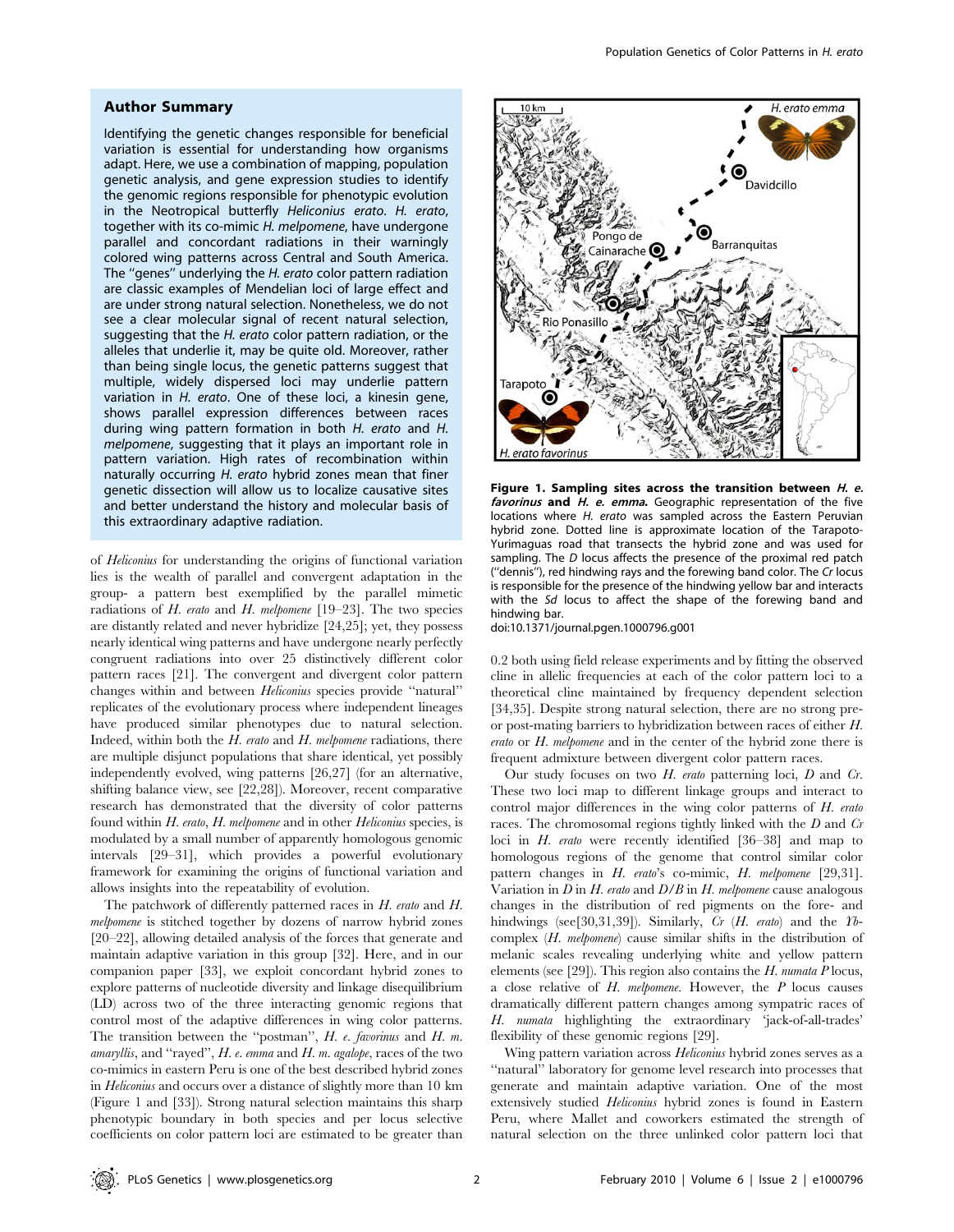control phenotypic differences between ''rayed'' and ''postman'' races of H. erato [34,35,40]. We have taken the next step and used this same Peruvian H. erato hybrid zone to make four major advancements: (1) we have identified and sequenced narrow genomic intervals containing two of the three interacting loci that cause major adaptive shifts in wing patterns; (2) we have documented a rapid decay of LD in natural populations across a sharp phenotypic transition both within genes and across these intervals; (3) we have identified several genes strongly associated with the transition in warningly-colored wing patterns; and (4) we have examined expression levels in these and adjacent genes during wing development. These data, in combination with data presented in the companion paper [33], refine our understanding of the molecular nature of color pattern loci and suggest that multiple functional sites underlie adaptive morphological variation in Heliconius.

# Results

# Fine mapping and sequencing of color pattern intervals in H. erato

Building on earlier work, including the initial BAC tile path of H. melpomene  $D/B$  locus [31], we sequenced 10 H. erato BACs representing over 1 Mb of genomic sequence around the D locus (Figure 2). Across the D BAC tile path, we surveyed over 1200 individuals from our H. erato x H. himera  $F_2$  and backcross mapping families at several molecular markers, and identified an approximately 380 kb interval between the markers Gn12 and THAP that had no recombination events between color pattern phenotype and genotype (shaded region on Figure 2). The lack of recombinants across this zero recombinant window stood in marked contrast to the pattern observed at both the 5'- and 3'-end of our tile path. At both ends of the region, the number of individuals showing a recombinant event between a genetic marker and color pattern phenotype was similar to the expected 276 kb/cM based on previous mapping work [39], but then dropped off rapidly in the centre of the region. The drop off was particularly marked on the 5'end of the interval, where the number of recombinant events fell from 35 individuals at GN47 to 0 individuals at  $Dna-<sup>2</sup>$  over a span of approximately 200 kb.

We also identified the genomic interval containing the Cr locus, although in this case, we do not yet have a BAC tile path across the entire interval. The  $5'$ -end of  $Cr$  interval is marked by the locus  $GerTra,$  where we identified a single recombinant among nearly 500 H. erato cyrbia x H. himera  $F_2$  and backcross individuals. At the  $3'$ -end, we observed 3 Cr recombinants at HEAT, which is about 600 kb from GerTra based on comparisons to the Bombyx mori genome (Figure 2). We sequenced three new BAC clones yielding approximately 420kb of sequence at the  $5'$ -end of the  $Cr$  interval. Across our physical sequence of the Cr interval, we found no recombinant individuals at markers  $3'$  of GerTra (B9, recQ, Invertase, LRR, and GN 71) a span of approximately 340 kb (Figure 2). Thus, as with the D locus interval, there were fewer recombination events than expected based on previous estimates of the relationship between physical and recombination distance.

#### Genetic diversity and LD across color pattern intervals

We estimated genetic diversity from 76 individuals collected from five locations along a 30 km transect, representing three distinct populations, phenotypically pure H. e. favorinus ( $n = 20$ ), admixed individuals ( $n = 42$ ), and largely pure H. e. emma ( $n = 14$ ) (Figure 1). In total, we assayed variation across 12,660 bp from 25 coding regions including 13 regions from the D interval, 10 from the Cr interval, and 3 unlinked to each other or any color pattern



Figure 2. BAC tile paths and fine mapping across the D and Cr color pattern intervals. Individual BAC clones tiling across the color pattern intervals are represented by horizontal shaded bars, with clone name provided directly below. Black horizontal bar above BAC tile path represents consensus sequence assembled from overlapping BACs. Slashes indicate gaps in the consensus sequence across the interval. There were two small gaps ( $\approx$ 10kb between H. erato clone 33L14 and 18A1 and  $\approx$ 5kb between 38G06 and 47M12) and one large gap ( $\approx$ 250 kb) in our assembly based on comparisons to Bombyx mori and H. melpomene. For the Cr interval, the grey horizontal bar extending to the right of the black horizontal bar represents a region with no available information on recombination. Vertical white markers denote approximate positions of genetic markers used for brood mapping, with marker names stated directly above. Below each marker is the number of individuals showing a recombination event between the genetic marker and color pattern phenotype over the total number of individuals genotyped. For the D locus, four phenotypically distinct races of H. erato were used for fine mapping in crosses with H. himera [39,100],and the results for each race are provided separately. Genetic markers designated NA were either not polymorphic or could not be reliably scored in the corresponding crosses. Shaded areas denote approximate locations of 'zero recombinant intervals'.

doi:10.1371/journal.pgen.1000796.g002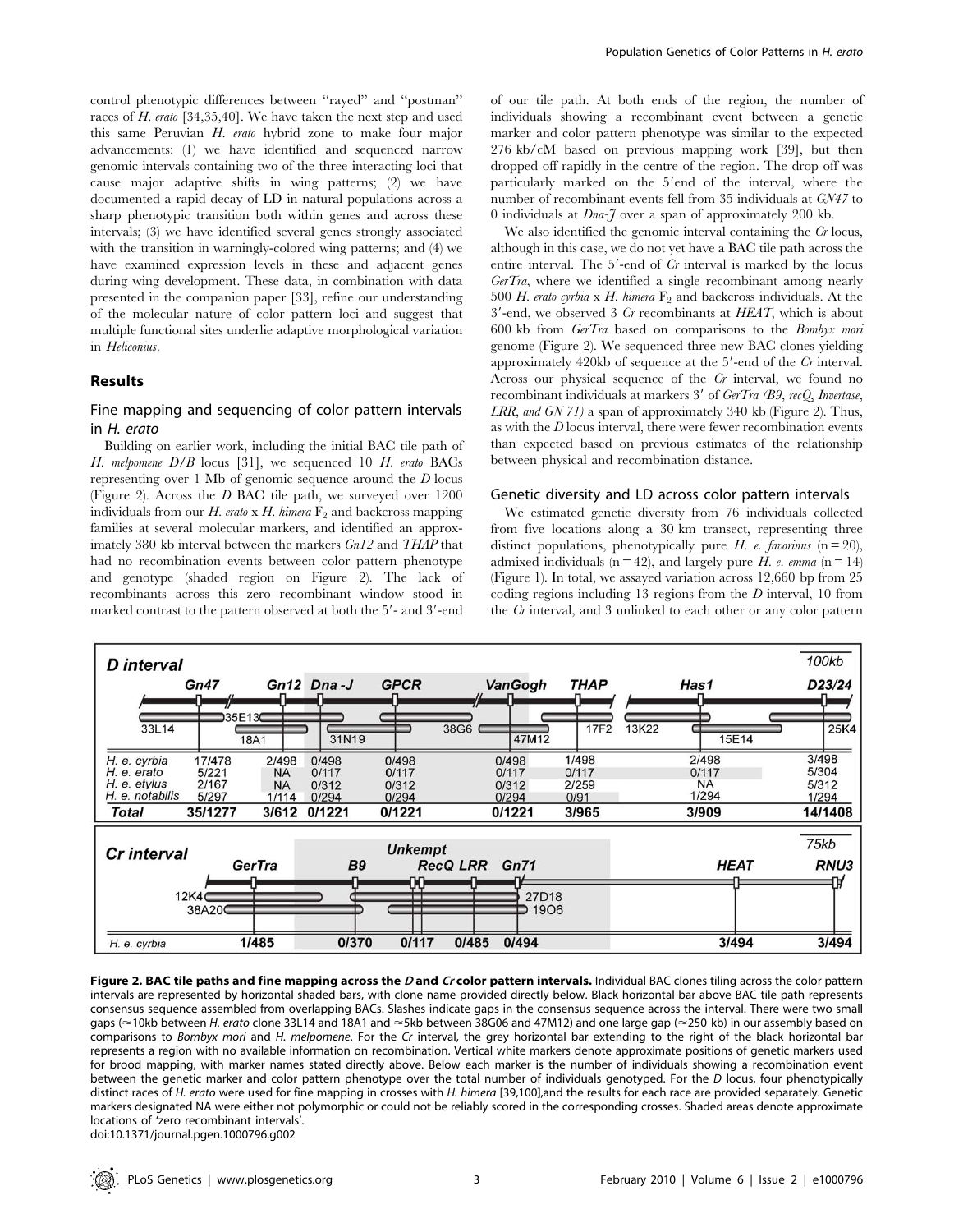locus in H. erato (Table S1). There were 1542 polymorphic sites among the sampled individuals. Most of these (1110) positions had minor allele frequencies of less than 5 percent. Of the remaining 432 polymorphic sites, ten had more than two variant bases.

The mean nucleotide diversity  $(\pi, x)$  average number of pair-wise differences between sequences) among all sampled gene regions in H. erato was  $0.022 \pm 0.017$ . In general, there were no strong differences in nucleotide diversity among loci tightly linked to color pattern genes relative to loci unlinked to color pattern (Table 1). Nucleotide diversity was also very similar among the three sampled H. erato populations, except for a few gene regions at the Cr locus in the admixed population that showed slightly elevated estimates of nucleotide diversity (Table 1). Over half the coding regions sampled in this study had patterns of nucleotide diversity not consistent with simulations of neutral evolution, in at least one of the three populations sampled. Near the D locus, many coding regions had negative Tajima's D values that were significantly different from neutral expectation (Table 1). However, there seemed to be little pattern to these departures from neutrality. For example, the coding regions at the D locus most strongly associated with color pattern variation (see below) all showed patterns consistent with the neutral model. In contrast, at the Cr locus, the two coding regions with associated SNPs accounted for about half of the significant deviations from neutrality in genes across this region (Table S1). We also observed significant deviations from neutrality at loci unlinked to color pattern variation. In particular, the *Heliconius wingless* homologue deviated in all three populations examined (Table S1). Overall nucleotide diversity was generally greater in the H. erato (mean  $\pi = 0.022 \pm 0.017$ ) than in H. melpomene (mean  $\pi = 0.012 \pm 0.019$ , [33]) but the differences were much less than previously reported for nuclear introns [27]. Moreover, in  $H$  .melpomene, as in  $H$ . erato, there were no striking differences in diversity between loci within and outside of color pattern intervals, nor consistent departures from neutrality within color pattern intervals.

Linkage disequilibrium among SNPs decayed precipitously with physical distance across both the D and Cr intervals (Figure 3 and Figure S2). This observation was true for phenotypically pure populations collected at either side of the sharp phenotypic transition (Figure S1), for ''admixed'' populations in the center of the transition zone (Figure S1), and even for the population as a whole (Figure 3). The only sites with high estimates of  $r^2$  (>0.5) were found within the same coding regions. All other estimates of  $r^2$  were near zero (Figure 3), including values between D and C interval SNPs (Figure 3). The lack of strong LD in populations across this phenotypic boundary was perhaps best exemplified by the LD patterns within loci - for all loci, including those that fell within our zero recombinant windows, short-range LD decayed to  $r^2$  values near zero within 300–500 bp. Although broadly similar, the pattern of LD differed from what was observed in  $H$ . melpomene (see [33] Figure S2), where LD generally extended farther and there was some evidence for significant haplotype structure and long-distance LD among sites.

#### Genotype-by-phenotype associations

D locus associations. Within the backdrop of the rapid decay of LD, we identified strong genotype-by-phenotype associations at a number of positions across both the D and Cr intervals. Although there were no fixed differences between races, we identified strong associations between SNP variants and the D phenotype in three coding regions, we termed  $Dna-<sub>1</sub>$ , GPCR, and VanGogh (Figure 4). The three coding regions fell within a  $\sim$  380 kb interval that correlated perfectly with the zero recombinant window identified in our linkage analysis (see Figure 2). Each of the regions had between 2–5 significantly associated sites as well as SNPs that showed no association interspersed across the coding

Table 1. Estimates of genetic diversity across the *H. erato* hybrid zone.

| D locus                 |           | Cyta         | Dna-J     | 3P                | Slu7      | <b>Kinesin</b> | <b>GPCR</b> | Abh                | VanGogh Gn6 |           | <b>THAP</b> | Gn18      | Has1      |
|-------------------------|-----------|--------------|-----------|-------------------|-----------|----------------|-------------|--------------------|-------------|-----------|-------------|-----------|-----------|
| Position along interval |           | 91,726       | 165,009   | 237,736           | 283,611   | 299,335        | 309,248     | 322,422            | 513,028     | 517,433   | 552,580     | 579,264   | 1,442,402 |
| $ \pi $                 | favorinus | 0.0034       | 0.0127    | 0.0916            | 0.0084    | 0.0073         | 0.0082      | 0.0078             | 0.0075      | 0.0036    | 0.0063      | 0.0224    | 0.0046    |
|                         | admix     | 0.0031       | 0.0178    | 0.0792            | 0.01      | 0.0132         | 0.0165      | 0.0207             | 0.0129      | 0.025     | 0.0115      | 0.0305    | 0.01      |
|                         | emma      | 0.0037       | 0.0158    | 0.0598            | 0.011     | 0.0101         | 0.0257      | 0.0295             | 0.0141      | 0.0245    | 0.011       | 0.0478    | 0.0142    |
| Tajima's D              | favorinus | $2.839*$     | $-0.98$   | $-2.202*$         | $-1.628$  | $-0.359$       | $-1.241$    | $-0.707$           | $-1.309$    | $-1.954*$ | $-0.674$    | $-1.448$  | $-1.017$  |
|                         | admix     | 2.709*       | $-1.396$  | $-2.056*$         | $-1.721$  | $-2.052$       | $-0.929$    | $-0.558$           | $-0.609$    | $-1.791*$ | $-1.682$    | $-1.599$  | $-1.850*$ |
|                         | emma      | $2.237*$     | $-1.705*$ | $-2.493** -1.901$ |           | $-1.776$       | $-1.439$    | $-0.26$            | $-0.127$    | $-1.699$  | $-1.792*$   | $-2.560*$ | $-2.483*$ |
| Cr locus                |           | Forkhead     | B9        | Treh(A)           | Treh(B)   | <b>BESS</b>    | WD40        | Unkempt            | recQ        | Invertase | LRR         |           |           |
| Position along interval |           | $\mathbf{1}$ | 54,672    | 66,809            | 67,583    | 104,621        | 130,877     | 177,423            | 190,761     | 201,977   | 249,391     |           |           |
| $\pi$                   | favorinus | 0.0222       | 0.0252    | 0.0091            | 0.0282    | 0.0241         | 0.0256      | $0.03825*$         | 0.0078      | 0.019     | 0.0153      |           |           |
|                         | admix     | 0.0242       | 0.0307    | 0.0121            | 0.0508    | 0.0357         | 0.0276      | 0.0803             | 0.0283      | 0.037     | 0.0258      |           |           |
|                         | emma      | 0.0402       | 0.0193    | 0.0082            | 0.0246    | 0.0414         | 0.0295      | $0.15611*$         | 0.0069      | 0.0216    | 0.0211      |           |           |
| Tajima's D              | favorinus | $-1.535$     | $-1.436$  | $-0.671$          | $-2.136*$ | $-0.833$       | $-0.162$    | $-2.518** -1.983*$ |             | $-0.563$  | $-1.675*$   |           |           |
|                         | admix     | $-1.546$     | $-1.568$  | $-1.088$          | $-2.447*$ | $-1.314$       | $-1.102$    | $-1.874*$          | $-2.209*$   | $-1.701$  | $-0.868$    |           |           |
|                         | emma      | $-2.103*$    | $-1.061$  | $-0.136$          | $-1.691$  | $-1.378$       | $-0.926$    | $-3.132** -1.842*$ |             | $-0.802$  | $-0.862$    |           |           |
| Unlinked loci           |           | Caspase      | SUZ12     | Wingless          |           |                |             |                    |             |           |             |           |           |
| $\pi$                   | favorinus | 0.0148       | 0.0126    | 0.0228            |           |                |             |                    |             |           |             |           |           |
|                         | admix     | 0.0142       | 0.0173    | 0.0382            |           |                |             |                    |             |           |             |           |           |
|                         | emma      | 0.0136       | 0.0163    | 0.0194            |           |                |             |                    |             |           |             |           |           |

doi:10.1371/journal.pgen.1000796.t001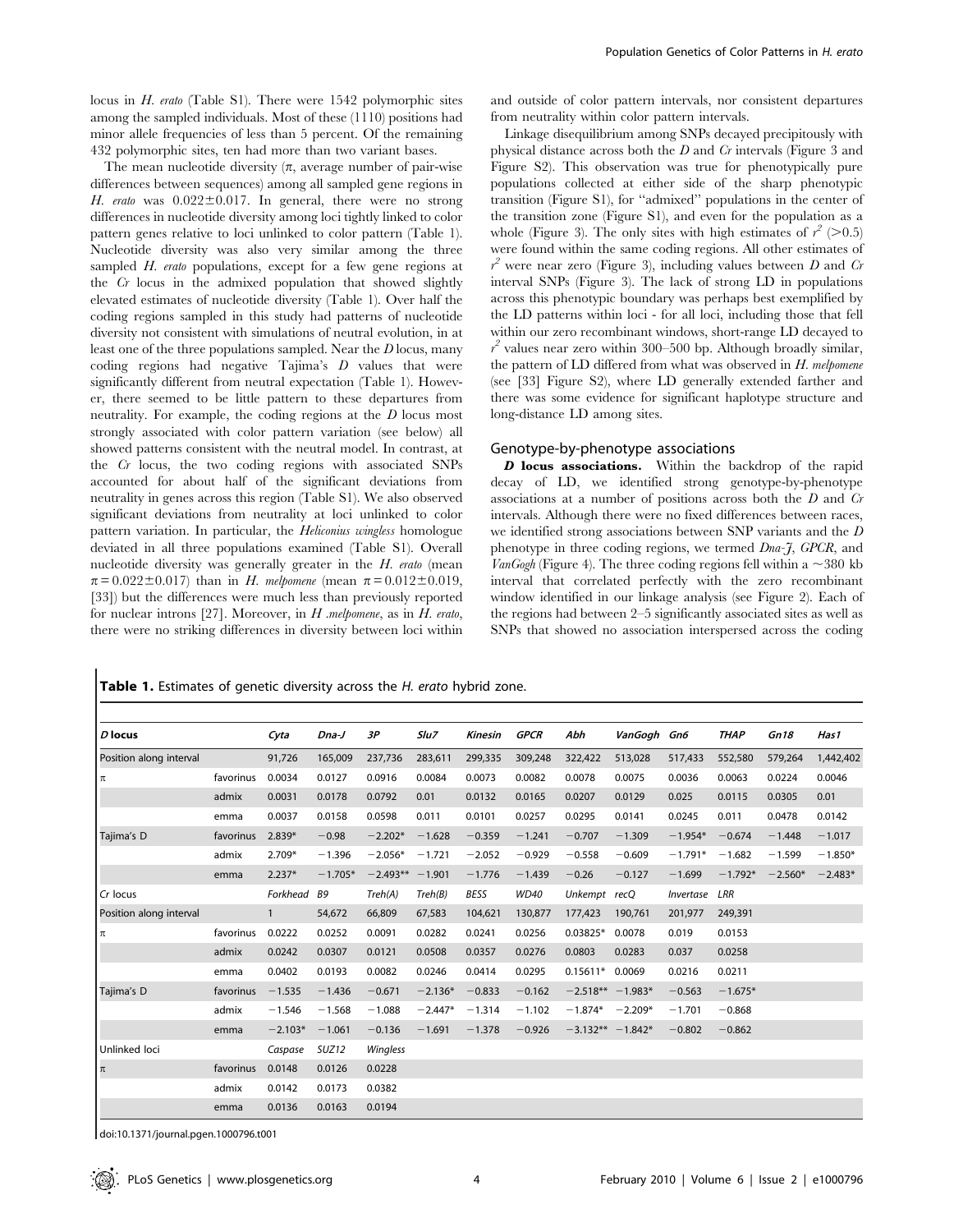

Figure 3. Lack of LD between SNPs across the  $D$  and  $Cr$  intervals in the Peruvian hybrid zone. Correlation matrix of composite LD estimates among SNPs from the 22 coding regions sampled across the D and Cr intervals using all 76 individuals. SNPs are concatenated by their position along the D and Cr intervals. The upper left matrix shows LD between the 401 SNPs sampled across the D and Cr intervals. The lower right matrix only shows SNPs from the  $D$  and  $Cr$  intervals that are strongly associated with wing color pattern. doi:10.1371/journal.pgen.1000796.g003

regions (see Table S2 for complete list of the genotype-byphenotype associations). The associations at each of these three coding regions was primarily driven by nucleotides that were nearly fixed in individuals homozygous for the  $H$ . e. emma  $D$ phenotype. The strongest associations were among SNPs at  $Dna-<sub>1</sub>$ , including three synonymous substitutions and two nonsynonymous substitutions that resulted in an isoleucine/valine polymorphism at positions 73,699 and 73,753. In both cases, valine was strongly associated with H. e. emma D color pattern. At GPCR there were two synonymous substitutions strongly associated with D phenotype. At VanGogh there was one synonymous substitution and one non-synonymous substitution strongly associated with the D phenotype.

In general, estimated levels of differentiation among populations were very similar to the association results- loci that had strongly associated sites also had high  $F_{ST}$  values. These patterns of genotype-by-phenotype association and population differentiation stand in marked contrast to observations at unlinked loci and loci that fell outside the zero recombinant window. The average  $F_{ST}$ between the pure  $H.$  e. favorinus and pure  $H.$  e. emma populations was over 2-fold greater for the coding regions strongly associated with the  $D$  phenotype  $(0.34)$ , relative to the other coding regions within the D zero recombinant window that did not show significant associations (0.16, see Figure 2 and Table S2). Outside the zero recombinant window, levels of population differentiation were lower than inside, but remained higher than levels observed in unlinked loci (Figure 4 and Table S2).

Cr locus associations. The strength of associations and estimates of population differentiation were lower across the Cr interval relative to the  $D$  interval. Only two of the 9 genes sampled contained SNPs significantly associated with the Cr phenotype: one gene being a coding region with high sequence similarity to the Drosophila transcription factor Unkempt and the other gene being a coding region with a leucine-rich (LRR) protein motif. These two regions were separated by approximately 80 kb and, similar to the pattern in the D interval, were separated from each other by loci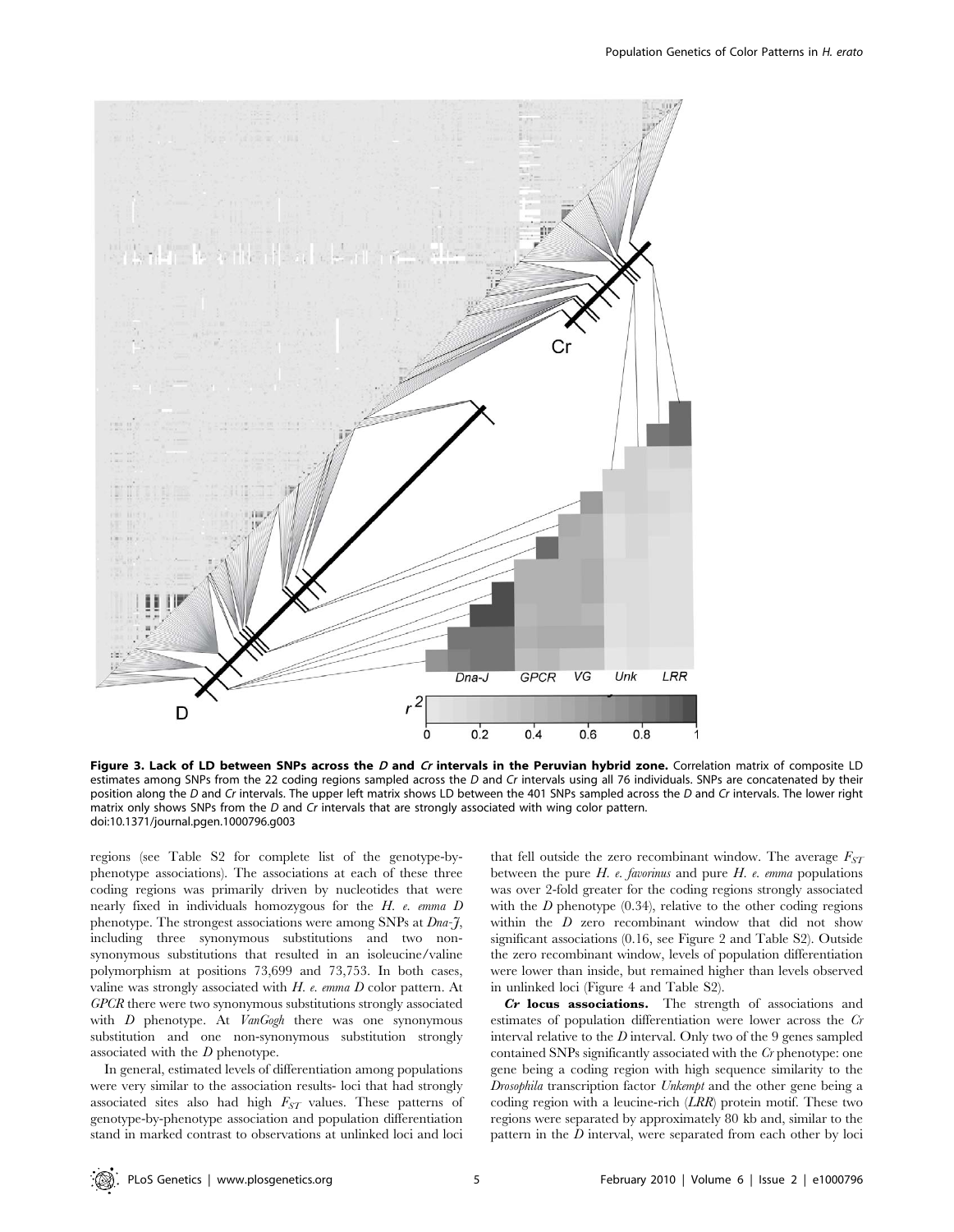

Figure 4. Several sites in multiple coding regions are associated with the transition in  $D$  and  $Cr$  color patterns. Plot of genotypephenotype associations (black circles) and population differentiation (red squares) across the D, Cr and unlinked intervals. The left axis is the strength of associations ( $log_{10}$  of the probability of a genotype-by-phenotype association) between genotypes and color patterns. The right axis measures degree of population differentiation, measured as  $F_{ST}$ , between H. e. favorinus and H. e. emma. Distance across the genomic intervals is in kilobases. Points above the horizontal show a significant genotype-by-phenotype association using a bonferroni correction to adjust for multiple tests ( $\alpha$  = 0.05,  $n = 432$ 

doi:10.1371/journal.pgen.1000796.g004

that contained no SNPs associated with color pattern (Figure 4). Also similar to the D locus, associated sites in the same gene were often interspersed by SNPs that showed no association. Three out of the four strongly associated SNPs across the Cr pattern intervals were non-synonymous substitutions. Across the Cr interval the average  $F_{ST}$  among sampled coding regions between the two phenotypically pure populations was 0.035, or approximately 8 times lower than the average  $F_{ST}$  across the D interval (Table 2). Even the two loci that contained sites significantly associated with color pattern phenotype showed only a moderate degree of population differentiation (average  $F_{ST}$ = 0.145 for LRR and average  $F_{ST}$ = 0.021 for *Unkempt*) between the phenotypically pure populations sampled in this study (Figure 4, Table S2).

LD between associated SNPs. In general, associated SNPs within each color pattern interval were in higher LD than unassociated sites, but they showed a similar rapid decay with distance (see Figure 3 and Figure S2). Thus, while LD between associated SNPs in the same coding regions could be strong, LD between associated SNPs from different coding regions was considerably lower (Figure 3). There was no LD among associated sites between color pattern intervals. Finer examination revealed a complex haplotype structure, where different sets of individuals had genotypes associated with a color pattern phenotype at each of the associated SNPs, resulting from several recombination events between the different associated sites. As a result, there was no obvious haplotype structure that could explain color pattern phenotype.

|  | Table 2. High genetic differentiation near color pattern loci. |  |  |  |  |
|--|----------------------------------------------------------------|--|--|--|--|
|--|----------------------------------------------------------------|--|--|--|--|

|                 | D linked loci     | Cr linked loci   | Unlinked loci     |
|-----------------|-------------------|------------------|-------------------|
|                 | Mean $F_{ST}$     | Mean $F_{ST}$    | Mean $F_{ST}$     |
| H. e. favorinus | $0.216 \pm 0.111$ | $0.03 \pm 0.045$ | $0.007 \pm 0.015$ |
| vs. H .e. emma  | $(n = 12)$        | $(n = 10)$       | $(n=3)$           |

doi:10.1371/journal.pgen.1000796.t002

 $\mathbf{I}$ 

# Expression analysis of candidate genes

None of the SNPs in this study had a fixed association with color pattern, suggesting that, while the site is strongly associated with color pattern, they are not the functional variants themselves. However, the obvious implication is that they are near the functional site, which could be in cis-regulatory regions that act by causing differences in gene expression. To test this possibility, we compared overall transcription levels between the two races during the early stages of wing development  $(5<sup>th</sup>$  larval instar and 1, 3, and  $5$  days after pupation), on genes at the  $D$  locus that had SNPs strongly associated with wing pattern phenotype either in H. erato or H. melpomene [33]. All genes, with the exception of Slu7, showed significant differences in expression across wing developmental stages (ANOVA:  $p<0.0001$  to 0.0066; Bayesian Model Averaging:  $Pr(\beta \neq 0) = 100$  for each gene) (Figure 5). Kinesin, however, was the only candidate gene to show significant differences in expression between  $H$ . e. emma and  $H$ . e. favorinus (overall race effect  $p = 0.0001$ ). Expression of this gene was roughly  $8 \times$  higher in H. e. emma in  $5^{\text{th}}$  instar larvae (p = 0.0028, t-test) and three days after pupation ( $p = 0.0014$ , t-test), than in H. e. favorinus. As with the ANOVA, statistical testing using Bayesian Model Averaging assigned strong probabilities to racial differences only with Kinesin  $(\Pr(\beta \neq 0) > 92.5)$ , although a small race effect is predicted for GPCR ( $Pr(\beta \neq 0) > 54.7$ ; higher in H. e. favorinus).

### **Discussion**

The genomic regions that underlie pattern variation in *Heliconius* are ''hotspots'' of phenotypic evolution [13]. They underlie adaptive variation among races and species with both convergent and highly divergent wing patterns [29–31] and play an important role in speciation [16–18]. This study, together with the companion study [33], provides the first descriptions of the patterns of nucleotide diversity, LD, and gene expression across these evolutionary important genomic intervals. Our data highlight a complex history of recombination and gene flow across a sharp phenotypic boundary in  $H$ . erato that both reshapes our ideas about molecular basis of phenotypic change and focuses future research on a small set of candidate genes that are likely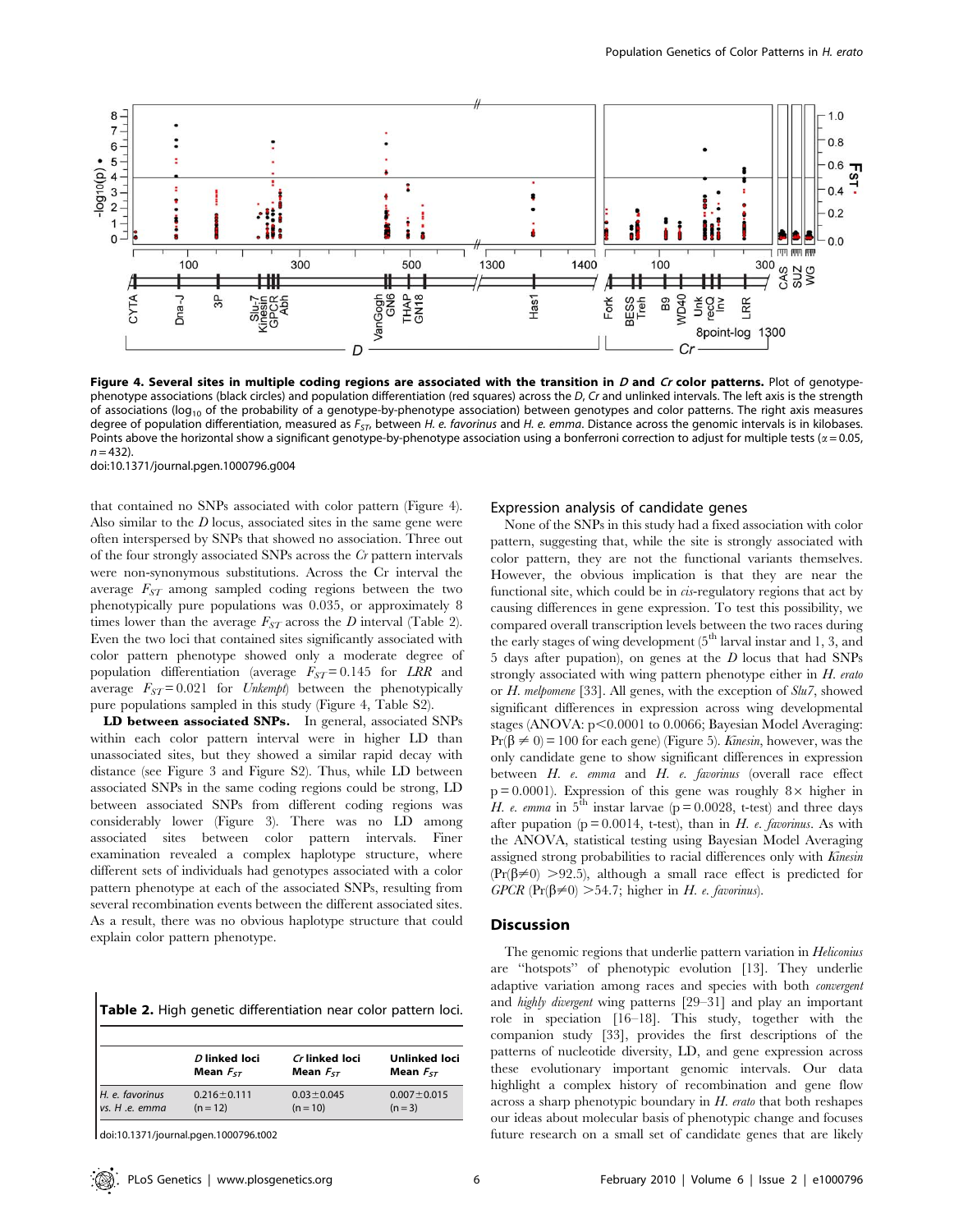

Figure 5. Quantitative PCR of *D*-interval candidate genes implicates kinesin. Quantitative PCR data for five candidate genes in the Dinterval. Y-axis values are Log<sub>2</sub> transformed values of the initial concentration of the gene divided by the EF-1 $\alpha$  initial concentration; developmental stage is displayed on the X axis, including  $5<sup>th</sup>$  instar larvae and pupal developmental days 1, 3, and 5. Bars represent standard error among the biological replicates. doi:10.1371/journal.pgen.1000796.g005

responsible for phenotypic variation in this extraordinary adaptive radiation.

# No molecular signature of recent, strong selection on color patterns

The genetic patterns that we observed are inconsistent with the evolution of novel wing patterns in  $H$ . erato via a very recent strong selective sweep on a new mutation or recent genetic bottleneck as have been proposed [41]. A selective sweep on a new adaptive variant, which quickly fixes beneficial alleles, is expected to generate a temporary genomic signature marked by a reduction of nucleotide variation and an increase in LD around selected sites as a result of genetic hitchhiking [42]. Empirically, these patterns have been observed around loci important in domestication (e.g. rice [43] and dogs [44,45]), plant cultivation (sunflowers [46] and maize [47]), drug resistance (Plasmodium, [48]), and the colonization of new environments in the last 10,000 years (sticklebacks, [49–51]). In all cases, selection has been strong, directional, and very recent.

The genetic patterns across regions responsible for phenotypic variation in H. erato and H. melpomene serves as a cautionary note and may be more typical of the functional variation found in nature. In *H. erato*, per locus selection coefficients are high [34,35]; yet, we see neither a strong reduction in genetic diversity nor extended LD across color pattern intervals. There are loci with nucleotide diversity patterns that deviate significantly from the neutral expectations, but not in a manner consistent with a recent, strong selective sweep acting on a new mutation. In all three loci in the  $D$  interval with the strongest association with color pattern, the patterns of nucleotide variation were largely consistent with neutrality (Table 1). Thus, recombination has essentially reduced the signature of selection to very narrow regions tightly linked to the sites controlling the adaptive color pattern variation. This pattern is consistent with the hypothesis that pattern diversification in H. erato is quite ancient, dating perhaps into the Pliocene (see [27]). Interestingly, we see a very similar pattern in  $H$ . melpomene, which likely radiated much more recently [27]. Alternatively, the patterns in both H. erato and H. melpomene could also be the result of a recent ''soft sweep'', where selection acts on pre-existing variation [52,53]. Thus, the allelic variants modulating particular color pattern elements are themselves old but the combination of patterning loci that characterize specific wing pattern phenotypes might have evolved much more recently [54,55]. Under either scenario, however, the observed patterns in both H. erato and H. melpomene highlight the extent with which recombination can erase the signature of strong selection in natural populations [56].

The rapid decay of LD across both H. erato color pattern intervals marks a history of considerable recombination. Narrow hybrid zones between differently adapted populations are common in nature [32]. Hybrid individuals are frequently less fit than parental genotypes and these zones are typically envisioned as 'population sinks'' that are maintained by the movements of individuals from outside [32,57,58]. As a result, hybrid zones tend to show LD even among unlinked loci [59–62]. Instead of a population sink, the narrow transition zone between  $H$ .  $e$ . favorinus and H. e. emma can be more appropriately viewed as a population sieve- where population sizes have remained large, where recombination breaks down associations among alleles even at tightly linked loci, and gene flow allows most of the genome to be freely exchanged between the divergent races. Mallet observed similarly low population differentiation across this cline at 14 unlinked allozyme loci (average  $F_{ST}$ = 0.038, unpublished data).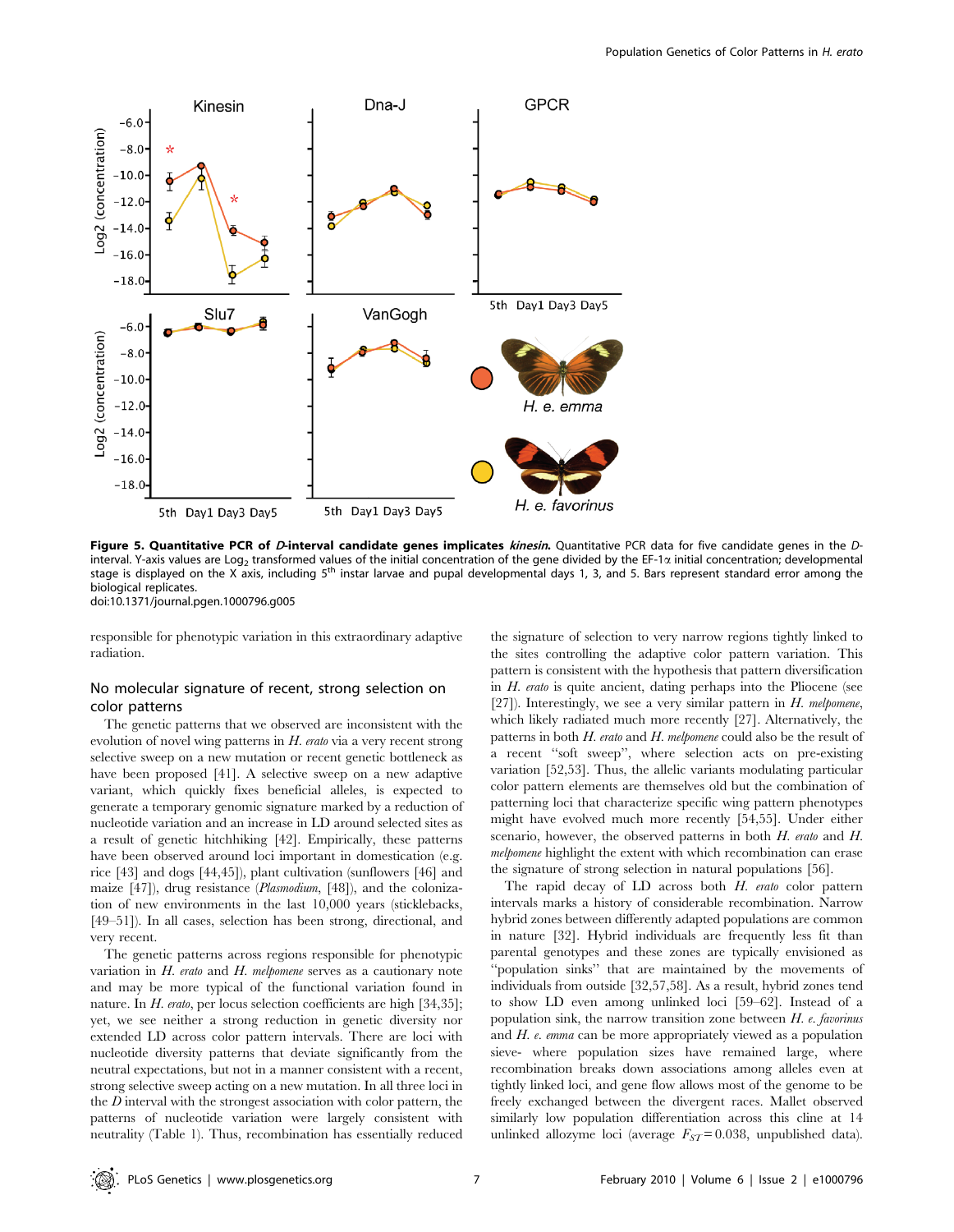Indeed, there is very little evidence for extended LD around loci that are responsible for adaptive differences in wing pattern and only slight genetic divergence between  $H$ . e. emma and  $H$ . e. favorinus at most of 25 coding regions examined within the two color pattern intervals (Figure 4). The only exceptions are regions tightly linked to the sites controlling the color variation, and, even here, LD decays rapidly with physical distance and estimates of  $F_{ST}$ become moderate, albeit higher than at unlinked loci (see Table 2 and Table S2). The decay in LD in  $H$ . erato occurs faster than in  $H$ . melpomene, where there is evidence for strong LD  $(r^2 \ge 0.5)$ extending hundreds of kilobases across the  $B$  and  $Tb$  color pattern intervals [33]. Nonetheless, in both co-mimics, LD decays much more rapidly than has been reported near adaptive loci in sympatric host races of the pea aphid, Acrythosiphon pisum [63] and sympatric populations of lake whitefish, *Coregonus sp.* [64]. In the pea aphid study in particular, Via & West [63] showed that strong LD and strong genetic differentiation around the genomic intervals that underlie variation in ecologically important traits extends tens of centimorgans, presumably representing several Mbp at least. This is probably due to lower rates of cross-mating and geneflow, coupled with the largely non-recombinogenic reproduction in the pea aphid throughout most of the year. Our results are more similar to those found between M and S forms of Anopheles gambiae, where a few tens of genes around the centromeres and telomeres are the only regions with strong divergence [65]. Although in this case, the evolutionary or ecological forces driving these differences are largely unknown.

# The power of association mapping—localizing candidate regions underlying phenotypic variation

The observation that LD in H. erato populations around ecologically important traits decays at a rate more similar to Drosophila than pea aphids or mammals [63,66–68] has important practical ramifications. Foremost, it means that naturally occurring Heliconius hybrid zones can be used to localize genomic regions responsible for adaptive differences in wing coloration at an extremely fine scale. On average there are informative polymorphic sites (with a minor allele frequency greater than 5%) every 30 bp within coding regions in our data on H. erato. Given this, along with the observed pattern of LD, surveying polymorphism every 200–500 bp should be sufficient to capture haplotype structure across the Peruvian hybrid zone and to finely localize genomic regions responsible for pattern variation in H. erato.

Even with our current coarse sampling, we were able to greatly narrow the candidate D and Cr intervals and focus research on a small set of candidate genes. Across the  $D$  interval, there are strong genotype-by-phenotype associations and high levels of genetic differentiation between phenotypically pure populations in three dispersed coding regions: Dna-J, GPCR, and VanGogh. Although several genes near these association peaks have strong sequence similarity to *Drosophila* genes with known molecular or biological functions that make them candidates for color pattern genes, only one, kinesin, showed strong expression differences between H. e. emma and H. e. favorinus (Figure 5) during early wing development. Kinesin proteins are known to play a role in pattern specification at a cellular level in Drosophila [69] and are involved in vertebrate [70] and invertebrate pigmentation [71]. We expect patterning loci to act as ''switches'' between different morphological trajectories and for the genes involved to show distinctive spatial/temporal shifts in expression patterns similar to what we observed in kinesin. Although future expression and functional validation is needed, we observed similar expression shifts in the H. melpomene kinesin [33], which further implicates this gene as playing a causal role in pattern variation in Heliconius and provides convincing evidence that parallel changes in gene regulation underlies the independent origins of these co-mimetic lineages.

Across the Cr interval, the two coding regions with the strongest associations, consist of a gene with strong homology to the Drosophila gene Unkempt, and another predicted gene with a leucine-rich repeat (LRR). These loci are approximately 80 kb apart. The H. erato Unkempt codes for the type of protein potentially involved in pattern generation. It contains a zinc-finger binding motif and is potentially a signaling molecule that can regulate the downstream expression of other genes. Indeed, the Drosophila Unkempt is involved in a number of developmental processes including wing and bristle morphogenesis [72]. The role of Unkempt in bristle morphogenesis is particularly intriguing, as the overlapping scales that color a butterfly wing are thought to have evolved from wing bristles [73]. Moreover, the different color scales in Heliconius have unique morphologies and are pigmented at different times during wing development [74], suggesting that pattern variation may be tied directly to scale maturation. If Unkempt is shown by additional research to be modulating pattern variation, it could provide yet another example of a conserved developmental gene co-opted to produce novel variation [75–77]. Alternatively, it may turn out that the gene that underlies pattern variation in Heliconius is either Lepidoptera-specific or has diverged significantly in both form and function from other insect lineages. LRR has no strong ortholog in Drosophila, the honeybee (Apis mellifera), or the flour beetle (*Tribolium castaneum*). It is most similar to the Drosophila gene, Sur-8, which is inferred to have RAS GTPase binding activity. This suggests it may be involved in signal transduction. This gene also showed the highest differentiation among  $H$ . melpomene races and between  $H$ . melpomene and  $H$ . cydno [33], further implicating this gene and the surrounding regions.

Three unlinked genomic intervals, D, Cr and Sd, interact to generate the phenotypic differences between  $H$ . e. favorinus and  $H$ . e. emma [40]. Yet, the overall effect on phenotype of variation across each of these loci is not identical and the much lower levels of population differentiation in the Cr interval relative to the D interval is likely due a combination of differences in dominance and selection on the two loci. In H. erato, there is a strong dominance hierarchy among the colored scale cells, where red scale cells (containing xanthommatin and dihydro-xanthommatin) are dominant to black (containing melanin) scale cells and both are dominant to yellow (containing 3-hydroxy-L-kynurenine) scale cells. For  $H$ . e. emma and  $H$ . e. favorinus this means that the  $D$  locus is effectively codominant, whereas the Cr allele for the emma lack of hindwing bar is dominant to presence of yellow hindwing bar in favorinus [40]. Additionally, the analysis of cline width, together with the overall percentage of wing surface affected suggests that the selection on the codominant D locus is much higher ( $s \approx 0.33$ ) than selection on the dominant Cr locus ( $s \approx 0.15$ ) [23,34]. Thus, the power of natural selection to remove poorly adapted alleles at  $Cr$  is reduced, especially on the  $H$ . e. emma side of the zone where the recessive yellow bar alleles are rare [34]. In  $H$ . melpomene the Yb and  $B$  locus are homologous to the  $H$ . erato  $Cr$  and  $D$  loci, respectively, and are under similar selective constraints at this Peruvian hybrid zone. Similarly, a reduction in the power of natural selection on the Cr would likely result in a similar reduction of selection on Yb, which may explain why genetic differentiation between the H. melpomene Peruvian races is, like H. erato, much lower at genes near the Yb relative to the B locus (see [33], Table 1). Given the history of recombination implied by our data, we expect only sites extraordinarily tightly linked to the causative polymorphisms to yield strong associations. Collectively the association results across the D and Cr intervals highlight the power of using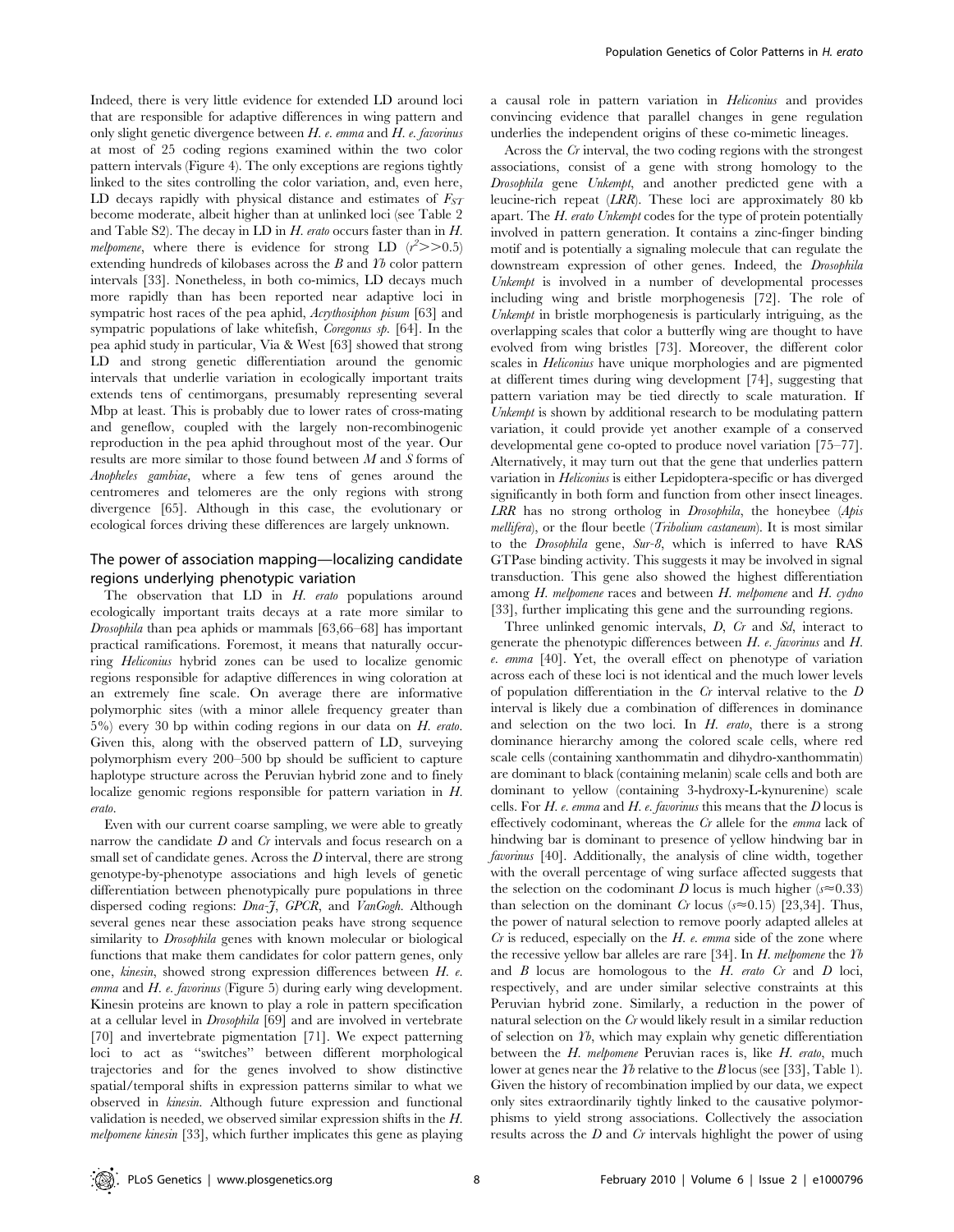these naturally occurring hybrid zones to select candidate loci for future focused studies. Similar and possibly independently derived transitions between ''postman'' and ''rayed'' races of H. erato and H. melpomene that occur in Bolivia, Ecuador, Colombia, Suriname, and French Guiana, provide additional replicates to test the repeatability of evolution [19–21,78,79].

#### The locus of evolution

The color pattern genes of *Heliconius* are classical examples of large effect loci where allelic variation causes major phenotypic shifts in the distribution of melanin and ommochrome pigments across large sections of both the fore- and hindwing. We are accustomed to thinking of the generation of phenotypic variation in terms of single causal mutations. This paradigm has shaped our ideas about how variation is produced by DNA sequences, and, although consistent with some of the handful of examples [2,5,80], there are reasons to imagine this is not the whole story, or even a dominant trend [75,77,81,82].

In this light, the varying pattern of LD across the  $D$  and  $Cr$ intervals and the observation that different polymorphic sites are associated with pattern phenotype in different sets of individuals seems inconsistent with a single causal functional site. Our coarse sampling provides only a preliminary snapshot of haplotype structure across these intervals and genetic hitching, drift and ancestry can create complex genotype-by-phenotype signatures [83–86]. Nonetheless, given the rapid breakdown of LD observed, we would expect to see a much narrower window of association if variation was explained by a single causal site. However, the pattern we observe is expected if there are multiple functional sites dispersed across these intervals. Although LD was generally higher, a similar pattern was evident in H. melpomene [33]. These emerging genetic signatures are consistent with early ideas that these patterning loci were ''supergenes'' composed of a cluster of tightly linked loci [21]. For example, in  $H$ . erato the  $D$  locus was originally described as three unique loci,  $D$ ,  $R$ , and  $\Gamma$  [21] and there has been one H. erato individual collected in the Peruvian hybrid zone which had a DR/y recombinant phenotype [40]. In H. melpomene both the  $B$  and  $Tb$  loci, have roughly equivalent phenotypic effects as the  $D$  and  $Cr$  loci in  $H$ . erato, and have been clearly shown to be parts of tightly linked clusters of loci that control the end wing pattern phenotype. It is possible that these ''clusters'' are a series of enhancer elements that influence target gene expression and the terminal phenotype in an overall switchlike fashion [87]. Selection to maintain these clusters may explain the reduced recombination rate we observed across color pattern intervals in the pedigree-based linkage mapping of the D and Cr intervals and the large haplotype blocks across the  $\mathcal{Y}b$  and  $\mathcal{B}$ intervals in the Peruvian H. melpomene races [33]. However, in H. erato thousands of generations of hybridization in the middle of the hybrid zone may have allowed recombination to break apart functional sites, creating the mosaic of different haplotypes we observed across these intervals. Collectively, these two companion studies serve as natural replicates of how convergence on a similar adaptive trait can be independently derived and provide compelling evidence that similar genetic changes can underlie the evolution of Müllerian mimicry.

Our initial sampling of genetic variation across the color pattern loci provides important insights into the complex haplotype structure that potentially underlies the major phenotypic shifts in wing color patterns. These data suggest that finer genetic dissection of these hybrid zones and other parallel transitions will allow direct tests of the number and type of changes that underlie adaptive color pattern variation in *Heliconius*. These studies will help pinpoint functionally important polymorphisms and determine if a single functional site or multiple sites underlies adaptive color pattern variation and if these sites are changes in coding regions, in cis-regulatory regions, or both. Ultimately, linking the genetic changes underlying phenotypic variation with the development pathways involved in patterning the wing promises a whole new understanding of how morphological variation is created through development and modified by natural selection within the context of an adaptive radiation.

#### Methods

We generated several  $F_2$  and backcross mapping families by crossing four different geographic races of H. erato to the same stock of H. himera. All crosses were carried out in the Heliconius insectaries at the University of Puerto Rico from stocks originally collected in the wild under permit from the Ministerio del Ambiente in Ecuador. We followed segregating variation at the D locus in the crosses involving H. e. cyrbia, H. e. erato, H. e. etylus and H. e. notabilis. We were also able to follow segregating variation for the Cr locus in crosses between H. himera and H. e. cyrbia. After eclosion, individuals were euthanized, had their wings removed for later morphological analysis, and their bodies were stored in DMSO at  $-80^{\circ}$ C.

Genomic DNA was extracted from 1/3 of preserved thoracic tissue for each individual using Plant DNeasy Tissue kit (Qiagen Inc). Across the D interval, segregating variation was followed for one microsattelite and seven gene-based markers and for seven gene based markers across the Cr interval. The markers D23/24 and GerTra were screened using the methods described in [29,88]. All other gene-based markers were PCR amplified, the PCR product was purified Using ExoSAP-IT (USB), and sequenced in both directions using Big Dye Terminator v3.1 and run on a 3700 DNA Sequence Analyzer (Applied BioSystems). Due to an indel polymorphism at Gn47 some samples could be sequenced in the forward direction for Gn47. To overcome this, individuals identified as recombinants at Gn47 (see below) were PCR amplified and sequenced twice to confirm individual genotypes. For gene-based markers, primers were designed from available H. erato and/or H. melpomene BAC sequences, Table S1 provides the primer sequences, PCR conditions, and marker types. Sites and/or insertion/deletions that varied between the parents of a mapping family were screened among the offspring of those mapping families. To determine the distance between each marker and a color pattern locus, we looked for evidence of recombination between the genotype at each marker and the wing pattern phenotype. The greater the number of individuals showing a recombination event between a marker genotype and the color pattern phenotype, the further that specific marker was from the functional site(s) controlling the color pattern variation. For the  $D$ locus, the markers Gn12, VanGogh and THAP were only screened for a 'recombinant panel' of individuals. The recombinant panel consisted of all individuals identified as recombinants at markers Gn47 and D23/24, six individuals from each mapping that were not recombinants at Gn47 and D23/24 and the parents of each mapping family. This method dramatically reduced the number of individuals screened and allowed us to efficiently determine the number of single recombination events between each marker and the D locus.

# Targeted BAC sequencing

We screened the H. erato BAC libraries, to identify BAC clones that spanned the  $D$  and  $Cr$  color pattern intervals. For the  $Cr$  locus, probes were designed from the previously published H. erato BAC clone 38A20 (AC193804) and H. melpomene BAC clones 11J7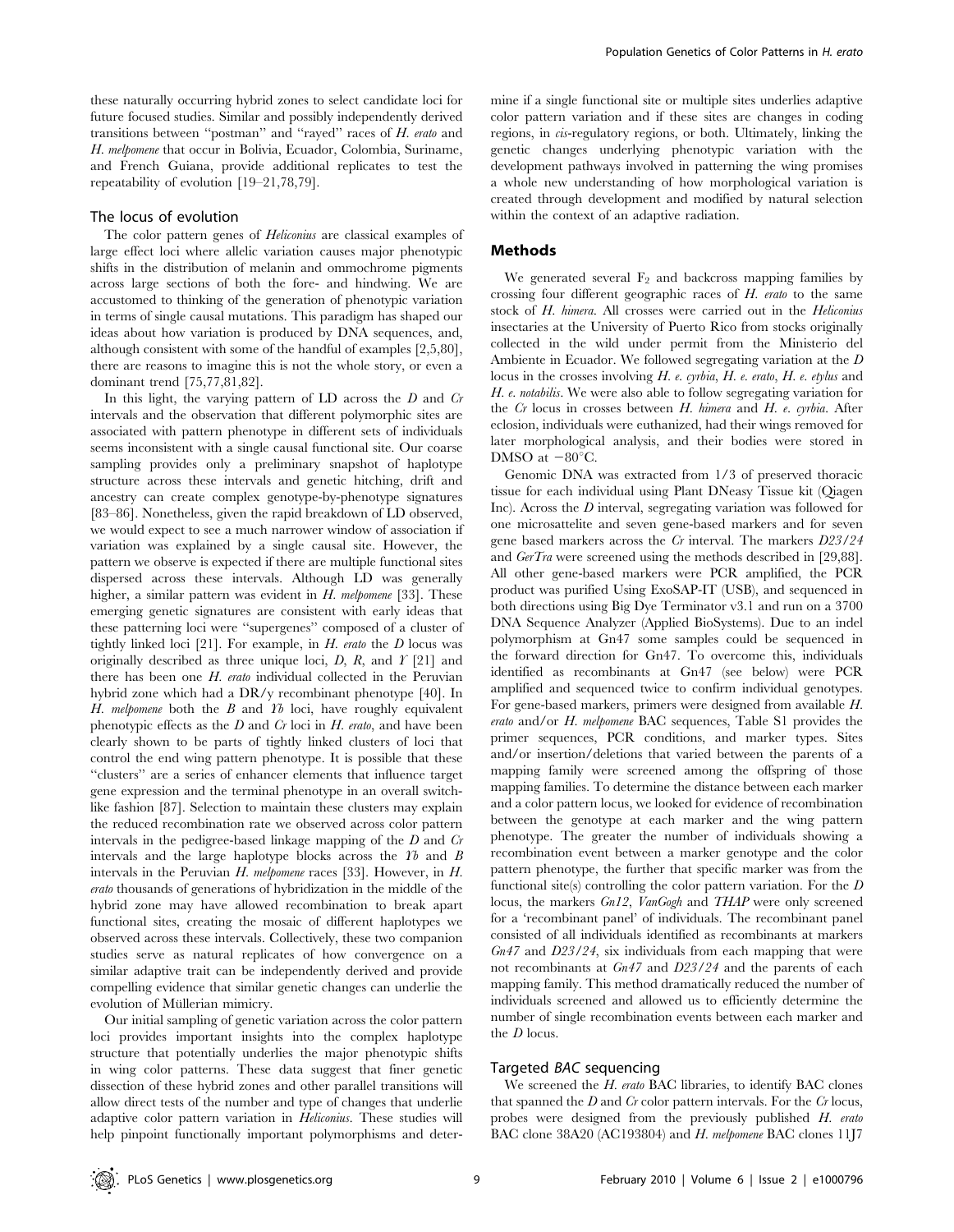(CU367882), 7G12, (CT955980) and 41C10 (CR974474) [29,88]. Across the D locus, probes were designed from the H. erato BAC clone 25K04 (AC216670) and H. melpomene BAC clones 7G5 (CU462858) 27I5 (CU467807), and 28L23 (CU467808) that have been previously shown to be located near the D locus [31]. BAC library probing, fingerprinting of positively identified clones, and the sequencing and assembly of BAC clones that most extended our tiling coverage was done using the methods described in [88]. BAC clone sequences were aligned using SLAGAN [89] to create contiguous  $H$ , erato consensus sequences across the  $D$  and  $Cr$  color pattern loci. SLAGAN was also used to align these H. erato consensus sequences with available H. melpomene BAC sequences and Bombyx mori genome sequence to confirm the order, orientation and locations of gaps among the H. erato sequences. The consensus H. erato sequences were then annotated using Kaikogaas (http://kaikogaas.dna.affrc.go.jp), an automated annotation package that implements several gene prediction methods to identify potential coding regions. Locations of predicted coding regions and conserved domains are shown in Figure S2. Primers for probes were designed from potential coding regions using the methods described above, in Butterfly Crosses and Fine-Mapping. Primer sequences and PCR conditions for probes are available in Table S1.

#### Population sampling

Individuals used in this study were collected from five locations transecting 32 km across a H. erato hybrid zone in Eastern Peru near Tarapoto. In total we sampled 76 individuals, 20 from phenotypically ''pure'' populations of H. e. favorinus in Tarapoto and Rio Pansillo, 14 individuals from a primarily phenotypically "pure" population of H. e. emma in Davidcillo, and 42 from admixed populations in Pongo de Cainarache and Barranquitas located near the center of the hybrid zone. Due to dominance and strong epistasis between the three loci, when individuals have a  $D_{emma}D_{emma}$  genotype, the  $Cr_{emma}Cr_{emma}$  and  $Cr_{emma}Cr_{far}$  genotypes are phenotypically indistinguishable. Therefore some individuals were assigned a  $Cr_{emm}$ - dominant genotype (see [34]), indicating the genotype of the second Cr allele is unknown. Individual's names, sex, race, color pattern genotype and collection location are recorded in Table S4.

#### Genomic sampling

Nucleotide variation was sampled across two candidate intervals controlling major changes in warning color patterns, as well as three other autosomal genes unlinked to color pattern. We sampled twelve coding regions from  $D$  interval, ten from the  $Cr$ interval, and three coding regions from genes on unlinked chromosomes (Table S1). Names of coding regions are based on sequence homology to annotated genes in other organisms, or if no sequence homology was found numbered gene names were assigned. On average, 520 bp fragments were sampled every 47 kb across a candidate color pattern interval. Primer design for PCR amplification and sequencing was done using Primer3 [90]. Primers for the three unlinked loci were developed by Pringle et al. [91], and have been shown to map to different linkage groups in H. melpomene. Primer sequences and PCR conditions for each locus can be found in Table S1. Genomic DNA extraction, PCR product purification and sequencing were completed using the same methods as described above. For some individuals, Abhydrolase was cloned from purified PCR product using TOPO cloning kit (Invitrogen) and 4–10 clones were sequenced. Ambiguous bases in the genomic sequences were cleaned and trimmed manually using Sequencher (Gene Codes Corporation). A site was determined to be heterozygous if the lower quality

nucleotide had a peak height at least 50% of the higher quality nucleotide. Sequences were initially aligned using Sequencher and the resulting alignments were then manually adjusted.

#### Genetic diversity analyses

Population genetic estimates of nucleotide diversity, population differentiation and tests of neutrality were conducted using SITES and HKA [92]. Nucleotide diversity was estimated as  $\pi$  (average number of pair-wise differences per base pair) for all samples i) within the  $H$ . e. favorinus population ii) within the  $H$ . e. emma population and iii) within the admixed population. This was done for each of the 25 sampled coding regions independently and by concatenating all coding regions sampled on the same chromosome (Table S1). Tajima's D [93] was also calculated for all coding regions independently and by concatenating them, to examine for departures from the neutral model of evolution. For each coding region 10,000 coalescent simulations based on locus specific estimates of theta were used to determine if the observed patterns of nucleotide diversity and locus specific estimates of Tajima's D significantly departed from neutral expectations using the program HKA as described in [94].  $F_{ST}$  was estimated between the two phenotypically pure populations and the admixed population for each coding region and using SITES (Table 2) and FDIST2 (Table S2) [95].

#### Linkage disequilibrium

To determine the extent of LD across the candidate color pattern intervals in Heliconius, we computed composite LD estimates for 432 SNPs from the 25 coding regions we sampled. Of the 1542 polymorphic sites identified in this study, 442 sites had a minor allele frequency greater than 0.05 and were considered informative for LD analyses. Multi-allelic sites that had a minor allele with a frequency less than 0.05 were condensed to bi-allelic SNPs by merging the minor allele genotypes. Ten polymorphic sites had 2 or 3 minor alleles with a frequency greater than or equal to 0.05 that were not condensed to bi-allelic SNPs and were not included in the LD analyses. LD between the remaining 432 SNPs was executed using the commonly used composite estimate of LD method described by Weir [96], which does not assume HWE or that haplotypes are known . LD among the 432 SNPs was estimated independently for i) all samples ii) within the  $H$ .  $e$ . *favorinus* population iii) within the  $H$ . e. emma population and iv) within the admixed population. LD between the 432 SNPs using all sampled individuals was visualized with GOLD [97], by plotting the composite  $r^2$  estimates between all pair wise SNP combinations. To visualize the difference in mean  $r^2$  between the three populations, a sliding window average of  $r^2$  across 50 neighboring SNPs was calculated independently for each population and plotted by distance.

### Genotype-by-phenotype association

We determined if any SNP was associated with a color pattern phenotype using chi-squared linear trend test [96]. This test assumes a linear relationship between the phenotype and genotype and applies a chi-square goodness-of-fit test to determine if the genotype at a SNP is significantly associated with a particular wing color pattern. For the association tests we used bi-allelic and multiallelic SNPs with minor allele frequencies equal to or greater than 0.05. Color pattern phenotypes at the  $D$  and  $Cr$  loci were scored as 0.0 representing  $H.$  e. favorinus phenotypes, 0.5 representing hybrid phenotypes and 1.0  $H$ . e. emma phenotypes. Individuals with  $H$ . e. emma  $D$  phenotypes and  $H$ . e. emma  $Cr$  phenotypes were assigned 1.0 for the D phenotype score and 0.5 for the Cr phenotype score, due to the effects of dominance previously mentioned; varying the Cr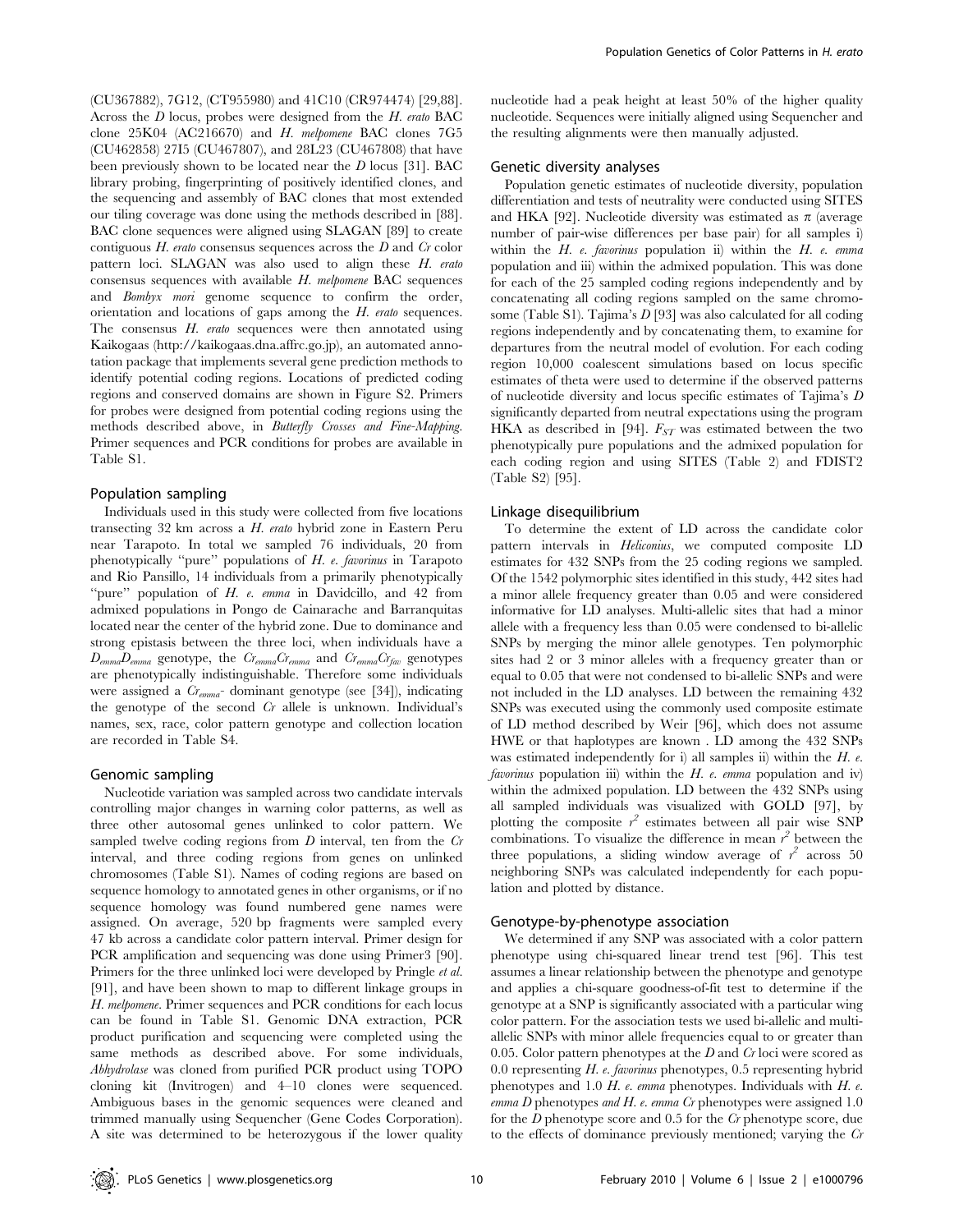value for from 0.5 to 1.0 for these individuals had a negligible effect on the association test results (data not shown).

# Quantitative examination of gene expression

We used quantitative PCR involving SYBR Green technology to detect transcript levels of kinesin, Slu7, GPCR, Dna-J, and VanGogh in butterfly forewing tissues. Samples of whole forewings were dissected from December, 2008 - February, 2009 from reared H. e. emma and H. e. favorinus stocks founded from multiple individuals collected within 30 km of one another in Peru. We staged individuals indoors at  $25^{\circ}$ C starting in early  $5^{\text{th}}$  larval instar. Chosen larval wings were at mid- $5<sup>th</sup>$  instar, stage 2.25–2.75 based on the work of Reed and colleagues [98]. Pupal stages were based on the time after the pupal molting event, including Day 1 (24hrs), Day 3 (72hrs), and Day 5 (120hrs). We sampled three individuals of each stage and race, resulting in 2 races  $\times$  4 stages  $\times$  3 biological replicates = 24 specimens. All specimens were processed randomly from dissection through amplification stages.

We extracted total RNA from the tissues using an electric tissue homogenizer and the RNAqueous Total RNA Isolation Kit (Ambion). This procedure was followed by a TURBO DNA-free (Applied Biosystems) treatment to remove genomic DNA contaminants. Extracted products were run through the Agilent Bioanalyzer to ensure the RNA was of high quality. For cDNA systhesis, 0.4  $\mu$ g of each sample was added to the standard 20 $\mu$ l reaction procedure outlined in the High-Capacity cDNA Reverse Transcription Kit (Applied Biosystems). Resulting products were diluted with an additional 50µl.

For each gene, we performed quantitative PCR on all 24 samples in triplicate to correct for technical error. We used EF-1 $\alpha$ as a standard to normalize the expression of the test genes. Primers for amplification of cDNA were designed using recommended criteria and range from 98 – 175 bp in length (see Table S3). We ran primer sets through an initial qPCR optimization to test for optimal primer concentrations and ran DNA-free controls to test for primer-dimers.  $qPCR$  reactions were run using 1µl of  $5µM$ primers (0.5µl for GPCR), 5µl SYBR Green Mix, 1 µl template, and water to  $10 \mu l$ . Reactions were run in 384-well plates in the Applied Biosystems 7900HT Fast Real-Time PCR machine under standard mode and absolute quantification for 40 cycles of 95<sup>°</sup>C for 15 sec,  $60^{\circ}$ C for 60 sec. Each cycle was followed by a dissociation step to measure the dissociation temperature of the sample, which tests for primer-dimer and differences in sequences among samples. A standard curve was generated for each gene using a  $10^{-3}$  to  $10^{-7}$  dilution series drawn from a PCR amplified product using the same primers.

To normalize Ct values from the qPCR run, we first calculated the mean of each of the three technical replicates. We then calculated initial concentrations for each sample for each gene given the equation of the standard curve for that gene. These initial concentrations were divided by the inferred concentration of  $EF$ -1 $\alpha$  for that sample, thus correcting for inconsistencies in initial  $\text{cDNA sample concentrations.}$  These relative values were then  $\log_2$ transformed for presentation and analysis.  $Log_2$  transformation is necessary to normalize the variances of the samples and represents expression differences in more biologically realistic fold differences. Significance values were obtained from a two-way ANOVA using stage, race, and race\*stage as effects. Effects of race within each stage were further dissected for each gene using series of ttests and an FDR of  $0.05$  (threshold at  $p = 0.0028$ ) to correct for multiple testing. In addition to a general ANOVA and to compare our results to the companion paper [33], we used a combination of generalized linear regression models (GLMs) and Bayesian Model Averaging (BMA) on the non-log transformed data to model the

effect of race, developmental stage, and their interactions, on gene expression. These statistics were performed using the 'bic.glm' function in the 'BMA' package [99] implemented in R (R Development Core Team 2008).

# Supporting Information

Figure S1 LD decays rapidly with distance in *Heliconius erato*. Composite LD estimates between SNPs within the same coding region across both color pattern intervals and unlinked loci. Dashed vertical line at 550 bp, designates the average size of coding regions sampled and demonstrates that LD decays rapidly within the genes.

Found at: doi:doi:10.1371/journal.pgen.1000796.s001 (0.24 MB TIF)

Figure S2 BAC annotations of D and Cr loci. Annotations of BAC sequences using Kaikogaas. Approximate locations of predicted coding regions are shown along BAC sequences of the and Cr intervals. Coding regions sampled for this study are colored red and the annotation has a double box. All other predicted coding regions are shown in green and the annotation has only a single box. For predicted coding regions with significant similarity to protein sequences in GenBank using blastp, the accession number and organism name for the sequence with highest similarity is given. Conserved domains identified in the PFAM database are also shown. In general, gene content and order is largely preserved between  $H$ , erato and  $H$ , melpomene across the  $D$ interval (see [33]). For a more detailed annotation of the homologous genomic regions in H. melpomene, see [33] and [101]. Found at: doi:doi:10.1371/journal.pgen.1000796.s002 (1.99 MB PDF)

Table S1 Key locus information including gene tag/number, location, PCR primers, and accession numbers.

Found at: doi:doi:10.1371/journal.pgen.1000796.s003 (0.06 MB PDF)

**Table S2** Summary of association results and  $F_{ST}$  estimates for each SNP.

Found at: doi:doi:10.1371/journal.pgen.1000796.s004 (1.06 MB TXT)

Table S3 qPCR primer information.

Found at: doi:doi:10.1371/journal.pgen.1000796.s005 (0.04 MB PDF)

Table S4 Key sample information, including race, collection location and color pattern genotype.

Found at: doi:doi:10.1371/journal.pgen.1000796.s006 (0.04 MB PDF)

### Acknowledgments

We wish to thank the Ministerio del Ambiente in Ecuador and the Intendencia Forestal y de Fauna Silvestre Instituto Nacional de Recurso Naturales in Peru for permission to collect butterflies. A special thanks goes to Ana Maria Quiles and the many volunteers of the butterfly rearing crew at the University of Puerto Rico (UPR) for help rearing larvae and maintaining the Heliconius insectaries. We thank Vincent Izzi, Stephanie Ruzsa, and Jenny Acevedo for their valuable technical assistance in sequence data acquisition. We thank Arnaud Martin for his assistance with the annotation of the BAC sequences and insightful comments on the candidate genes and Luana Maroja and Joel Caren for assistance with gene expression procedures and analyses. We thank the members of the McMillan and Gibson labs at NCSU for thoughtful discussions and comments on earlier versions of the manuscript. We also thank Michael Nachman and two anonymous reviewers for their comments and suggestions that greatly improved the manuscript.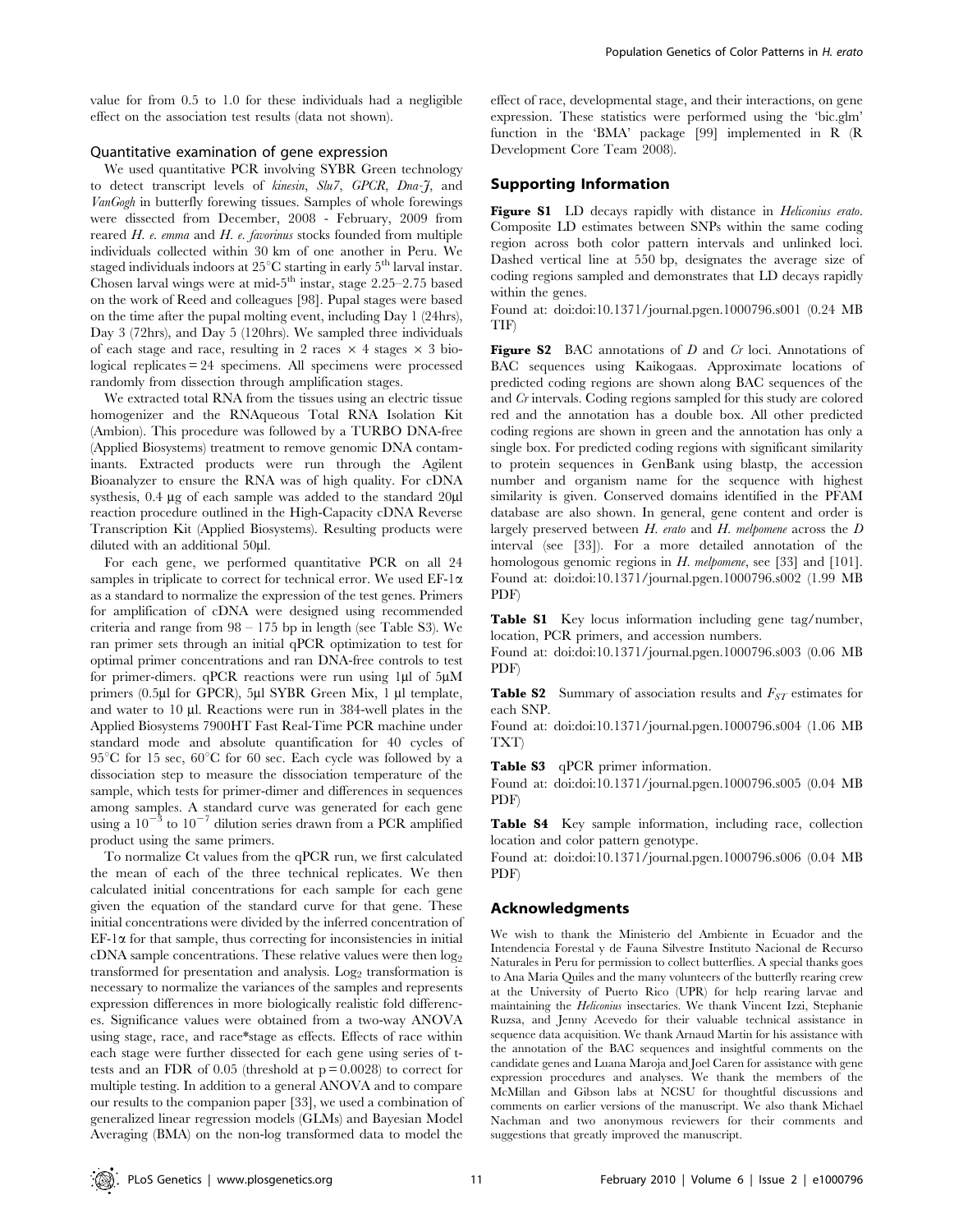### Author Contributions

Conceived and designed the experiments: BAC FAP HMH RP RDR JM WOM. Performed the experiments: BAC FAP HMH CMM DPL. Analyzed the data: BAC FAP HMH DPL CPS DMN RC WOM.

#### References

- 1. Barrett RDH, Schluter D (2008) Adaptation from standing genetic variation. Trends in Ecology & Evolution 23: 38–44.
- 2. Colosimo PF, Hosemann KE, Balabhadra S, Villareal G, Dickson M, et al. (2005) Widespread parallel evolution in sticklebacks by repeated fixation of Ectodyplasin alleles. Science 307: 1928–1933.
- 3. Werner JD, Borevitz JO, Warthmann N, Trainer GT, Ecker JR, et al. (2005) Quantitative trait locus mapping and DNA array hybridization identify an FLM deletion as a cause for natural flowering-time variation. Proceedings of the National Academy of Sciences of the United States of America 102: 2460–2465.
- 4. Tishkoff SA, Reed FA, Ranciaro A, Voight BF, Babbitt CC, et al. (2007) Convergent adaptation of human lactase persistence in Africa and Europe. Nature Genetics 39–40: 31.
- 5. Steiner CC, Weber JN, Hoekstra HE (2007) Adaptive variation in beach mice produced by two interacting pigmentation genes. PLoS Biol 5: e219. doi:10.1371/journal.pbio.0050219.
- 6. Storz JF, Sabatino SJ, Hoffmann FG, Gering EJ, Moriyama H, et al. (2007) The molecular basis of high-altitude adaptation in deer mice. PLoS Genet 3: e45. doi:10.1371/journal.pgen.0030045.
- 7. Feder ME, Mitchell-Olds T (2003) Evolutionary and ecological functional genomics. Nature Reviews Genetics 4: 649–655.
- 8. Jay FS (2005) Using genome scans of DNA polymorphism to infer adaptive population divergence. Molecular Ecology 14: 671–688.
- 9. Mitchell-Olds T, Schmitt J (2006) Genetic mechanisms and evolutionary significance of natural variation in Arabidopsis. Nature 441: 947.
- 10. Stinchcombe JR, Hoekstra HE (2007) Combining population genomics and quantitative genetics: finding the genes underlying ecologically important traits. Heredity 100: 158–170.
- 11. McMillan WO, Monteiro A, Kapan DD (2002) Development and evolution on the wing. Trends in Ecology and Evolution 17: 125–133.
- 12. Joron M, Jiggins CD, Papanicolaou A, McMillan WO (2006) Heliconius wing patterns: an evo-devo model for understanding phenotypic diversity. Heredity  $97 \cdot 157 - 167$
- 13. Papa R, Martin A, Reed RD (2008) Genomic hotspots of adaptation in butterfly wing pattern evolution. Current Opinion in Genetics and Development 18: 559–564.
- 14. Futuyma DJ (2005) Evolution. Sunderland: Sinauer Associates, Inc.
- 15. Barton NH, Briggs DEG, Eisen JA, Goldstein DB, Patel NH (2007) Evolution. Cold Spring Harbor: Cold Spring Harbor Laboratory Press.
- 16. McMillan WO, Jiggins CD, Mallet J (1997) What initiates speciation in passion-vine butterflies? Proceedings of the National Academy of Science of the United States of America 94: 8628–8633.
- 17. Jiggins CD, Naisbit RE, Coe RL, Mallet J (2001) Reproductive isolation caused by colour pattern mimicry. Nature 411: 302–305.
- 18. Kronforst MR, Young LG, Kapan DD, McNeely C, O'Neill RJ, et al. (2006) Linkage of butterfly mate preference and wing color preference cue at the genomic location of wingless. Proceedings of the National Academy of Science of the United States of America 103: 6575–6580.
- 19. Emsley MG (1964) The geographical distribution of the color-pattern components of Heliconius erato and Heliconius melpomene with genetical evidence for the systematic relationship between the two species. Zoologica, NY. pp 245–286.
- 20. Turner JRG (1975) A tale of two butterflies. Natural History 84: 28–37.
- 21. Sheppard PM, Turner JRG, Brown KS, Benson WW, Singer MC (1985) Genetics and the evolution of Müllerian mimicry in Heliconius butterflies. Philosophical Transactions of the Royal Society of London B Biological Sciences 308: 433–613.
- 22. Mallet J (1993) Speciation, raciation, and colour pattern evolution in Heliconius butterflies: the evidence from hybrid zones. In: Harrison RG , ed. Hybrid Zones and the Evolutionary Process. London: Oxford University Press. pp 226–260.
- 23. Mallet J, McMillan WO, Jiggins CD (1998) Mimicry and warning color at the boundary between microevolution and macroevolution. In: Howard D, Berlocher S, eds. Endless Forms: Species and Speciation. Oxford: Oxford University Press. pp 390–403.
- 24. Beltra´n M, Jiggins CD, Brower AVZ, Bermingham E, Mallet J (2007) Do pollen feeding, pupal-mating and larval gregariousness have a single origin in Heliconius butterflies? Inferences from multilocus DNA sequence data. Biological Journal of the Linnean Society 92: 221.
- 25. Mallet J, Beltran M, Neukirchen W, Linares M (2007) Natural hybridization in heliconiine butterflies: the species boundary as a continuum. BMC Evolutionary Biology 7: 28.
- 26. Brower AVZ (1996) Parallel race formation and the evolution of mimicry in Heliconius butterflies: a phylogenetic hypothesis from mitochondrial DNA sequences. Evolution 50: 195–221.

Contributed reagents/materials/analysis tools: BAC SWB CMM RP LF MJ RHfC CPS DMN RC CDJ RDR GH JM WOM. Wrote the paper: BAC HMH JM WOM.

- 27. Flanagan NS, Tobler A, Davison A, Pybus O, Planas S, et al. (2004) Historical demography of Müllerian mimicry in the Neo-tropical Heliconius butterflies. Proceedings of the National Academy of Sciences of the United States of America 101: 9704–9709.
- 28. Mallet J (in press) Shirft Happens! Evolution of warning colour and mimetic diversity in tropical butterflies. Ecological Entomology.
- 29. Joron M, Papa R, Beltrán M, Mavárez J, Bermingham E, et al. (2006) A conserved supergene locus controls color pattern convergence and divergence in Heliconius butterflies. PLoS Biol 4: e303. doi:10.1371/journal.pbio.0040303.
- 30. Kronforst MR, Kapan DD, Gilbert LE (2006) Parallel genetic architecture of parallel adaptive radiations in mimetic Heliconius butterflies. Genetics 174: 535–539.
- 31. Baxter S, Papa R, Chamberlain N, Humphray SJ, Joron M, et al. (2008) Convergent evolution in the genetic basis of Müllerian mimicry in *Heliconius* butterflies. Genetics 180: 1576–1577.
- 32. Barton NH, Hewitt GM (1989) Adaptation, speciation and hybrid zones. Nature 341: 497.
- 33. Baxter SW, Nadeau N, Maroja L, Wilkinson P, Counterman BA, et al. (2010) Genomic Hotspots for adaptation: populaiton genetics of Mullerian mimicry in the Heliconius melpomene clade. PLoS Genet 6: e794. doi:10.1371/journal. pgen.1000794.
- 34. Mallet J, Barton N, M GL, C JS, M MM, et al. (1990) Estimates of selection and gene flow from measures of cline width and linkage disequilibrium in Heliconius hybrid zones. Genetics 124: 921–936.
- 35. Mallet J, Barton NH (1989) Strong natural selection in a warning color hybrid zone. Evolution 43: 421–431.
- 36. Baxter SW, Papa R, Chamberlain N, Humphray SJ, Joron M, et al. (2008) Convergent evolution in the genetic basis of Mullerian mimicry in heliconius butterflies. Genetics 180: 1567–1577.
- 37. Kapan DD, Flanagan NS, Tobler A, Papa R, Reed RD, et al. (2006) Localization of Mullerian mimicry genes on a dense linkage map of Heliconius erato. Genetics: genetics.106.057166.
- 38. Tobler A, Kapan D, Flanagan NS, Gonzalez C, Peterson E, et al. (2005) Firstgeneration linkage map of the warningly colored butterfly Heliconius erato. Heredity 94: 408–417.
- 39. Kapan D, Flanagan N, Tobler A, Papa R, Reed R, et al. (2006) Localization of Müllerian mimicry genes on a dense linkage map of Heliconius erato. Genetics 173: 735–757.
- 40. Mallet J (1989) The genetics of warning colour in Peruvian hybrid zones of Heliconius erato and H. melpomene. Proceedings of the Royal Society B: Biological Sciences 236: 163–185.
- 41. Turner JGR, Mallet JLB (1997) Did forest islands drive the diversity of warningly coloured butterflies? Biotic drift and the shifting balance. Philosophical Transactions of the Royal Society of London B: Biological Sciences 351: 835–845.
- 42. Smith JM, Haigh J (1974) The hitch-hiking effect of a favourable gene. Genetical Research 23: 23–35.
- 43. Caicedo AL, Williamson SH, Hernandez RD, Boyko A, Fledel-Alon A, et al. (2007) Genome-wide patterns of nucleotide polymorphism in domesticated rice. PLoS Genet 3: e163. doi:10.1371/journal.pgen.0030163.
- 44. Cadieu E, Neff MW, Quignon P, Walsh K, Chase K, et al. (2009) Coat Variation in the Domestic Dog Is Governed by Variants in Three Genes. Science 326: 150–153.
- 45. Sutter NB, Bustamante CD, Chase K, Gray MM, Zhao K, et al. (2007) A single IGF1 allele is a major determinant of small size in dogs. Science 316: 112–115.
- 46. Chapman MA, Pashley CH, Wenzler J, Hvala J, Tang S, et al. (2008) A genomic scan for selection reveals candidates for genes involved in the evolution of cultivated sunflower (Helianthus annuus). Plant Cell 20: 2931– 2945.
- 47. Palaisa K, Morgante M, Tingey S, Rafalski A (2004) Long-range patterns of diversity and linkage disequilibrium surrounding the maize Y1 gene are indicative of an asymmetric selective sweep. Proc Natl Acad Sci U S A 101: 9885–9890.
- 48. Mu J, Awadalla P, Duan J, McGee KM, Keebler J, et al. (2007) Genome-wide variation and identification of vaccine targets in the Plasmodium falciparum genome. Nat Genet 39: 126–130.
- 49. Cano JM, Matsuba C, Makinen H, Merila J (2006) The utility of QTL-Linked markers to detect selective sweeps in natural populations–a case study of the EDA gene and a linked marker in threespine stickleback. Mol Ecol 15: 4613–4621.
- 50. Makinen HS, Shikano T, Cano JM, Merila J (2008) Hitchhiking mapping reveals a candidate genomic region for natural selection in three-spined stickleback chromosome VIII. Genetics 178: 453–465.